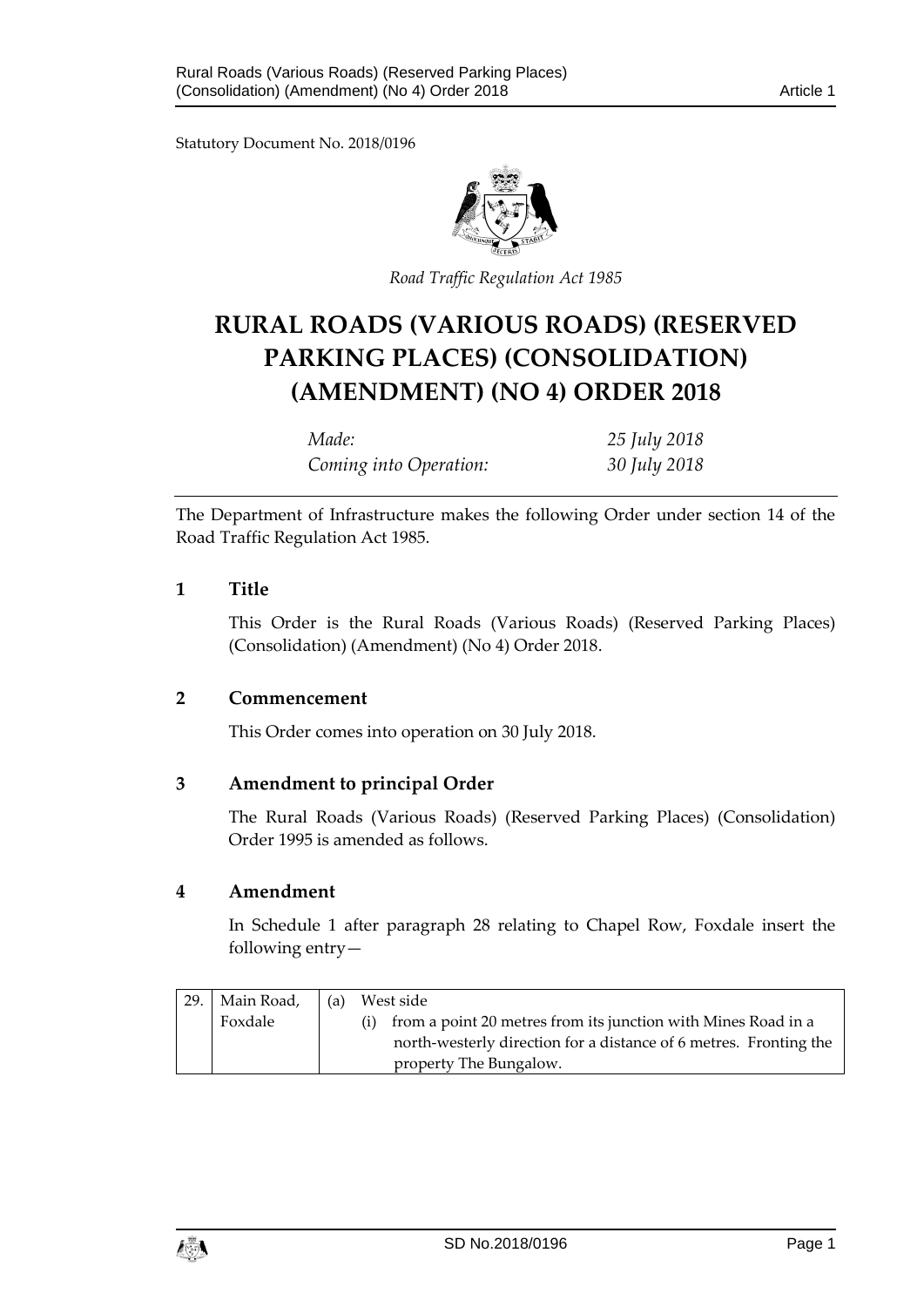Signed by authority of the Minister for Infrastructure

**MADE 25 JULY 2018**

# **TIM COWIN**

*Highway Services*